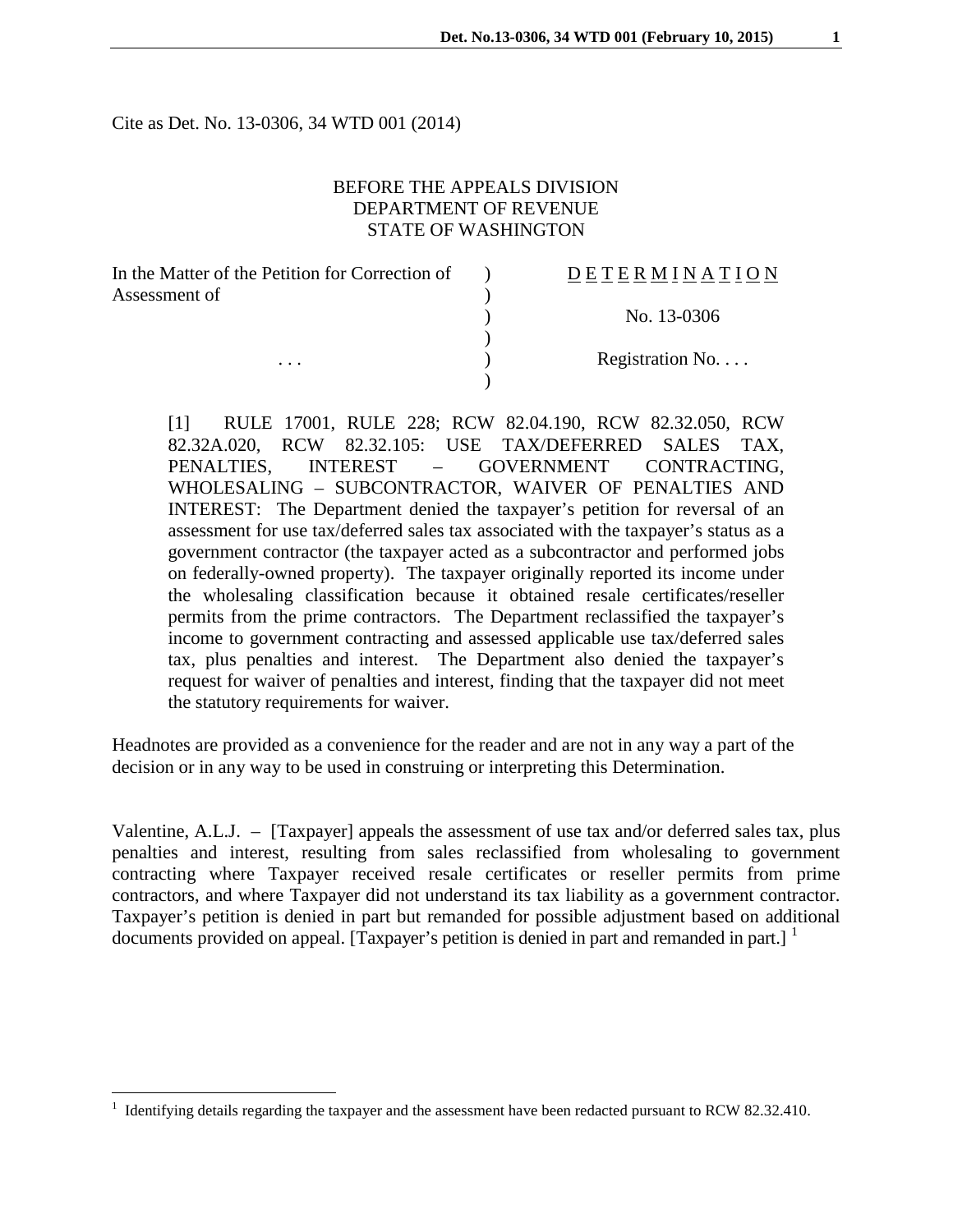#### ISSUES

- 1. Pursuant to RCW 82.04.190 and WAC 458-20-17001 (Rule 17001), did the Department of Revenue's (Department) Audit Division (Audit) properly reclassify certain of Taxpayer's subcontractor sales from the wholesaling [business and occupation] tax classification to the government contracting classification, even though Taxpayer obtained resale certificates and/or reseller permits from its prime contractors?
- 2. Pursuant to RCW 82.32.050, RCW 82.32A.020, RCW 82.32.105, and WAC 458-20-228, did Taxpayer's lack of knowledge about its tax liabilities authorize the Department to waive assessed taxes, penalties, or interest?

# FINDINGS OF FACT

Taxpayer is a Washington corporation that engages in electrical contracting and specializes in commercial projects. During the audit period, Taxpayer performed subcontractor electrical work on federal government property and reported the resulting income under the wholesaling [business and occupation] (B&O) tax classification.

Taxpayer obtained copies of resale certificates and/or reseller permits from the prime contractors responsible for the work projects.<sup>[2](#page-1-0)</sup> Thus, Taxpayer believed the income was properly classified as wholesaling and assumed that it had no retail sales tax or use tax liability associated with these particular jobs. Taxpayer, therefore, prepared its prime contractor bids without consideration for retail sales tax or use tax. Taxpayer was unaware that it was performing subcontracting work on federal government property.[3](#page-1-1)

Audit reviewed Taxpayer's business records for the period of January 1, 2008, through December 31, 2011. Audit determined that Taxpayer erroneously reported income under the wholesaling B&O tax classification rather than under the government contracting classification. Audit subsequently issued Taxpayer an assessment in the amount of \$....

The multiple elements of the assessment are as follows: 1) retail sales tax of \$...; 2) retailing B&O tax of \$...; 3) wholesaling B&O tax credited in the amount of  $\$ \dots$ ; 4) service and other activities B&O tax of \$...; 5) use tax/deferred sales tax of  $\$ ...; 6) government contracting B&O tax of  $\$ . . . ; 7) interest of  $\$ . . . ; and 8) 5% assessment penalty of  $\$ . . . . Audit obtained the data on which the assessment was based from Taxpayer's QuickBooks accounting software program.

Taxpayer timely appealed the assessment. Taxpayer primarily objects to the assessment of use tax/deferred sales tax in the amount of \$. . . , plus associated penalties and interest. Taxpayer also contends that errors were made on Audit's Workpapers B-2, C-1, and D. Taxpayer asserts, "There are several items where sales tax was previously paid, items that are not subject to sales

<span id="page-1-0"></span><sup>2</sup> *See* WAC 458-20-102 and WAC 458-20-102A. Prior to January 1, 2010, resale certificates were used to substantiate the wholesale nature of a sales transaction. Effective January 1, 2010, reseller permits were issued by the Department to substantiate the wholesale nature of a sales transaction.

<span id="page-1-1"></span> $3 \ldots$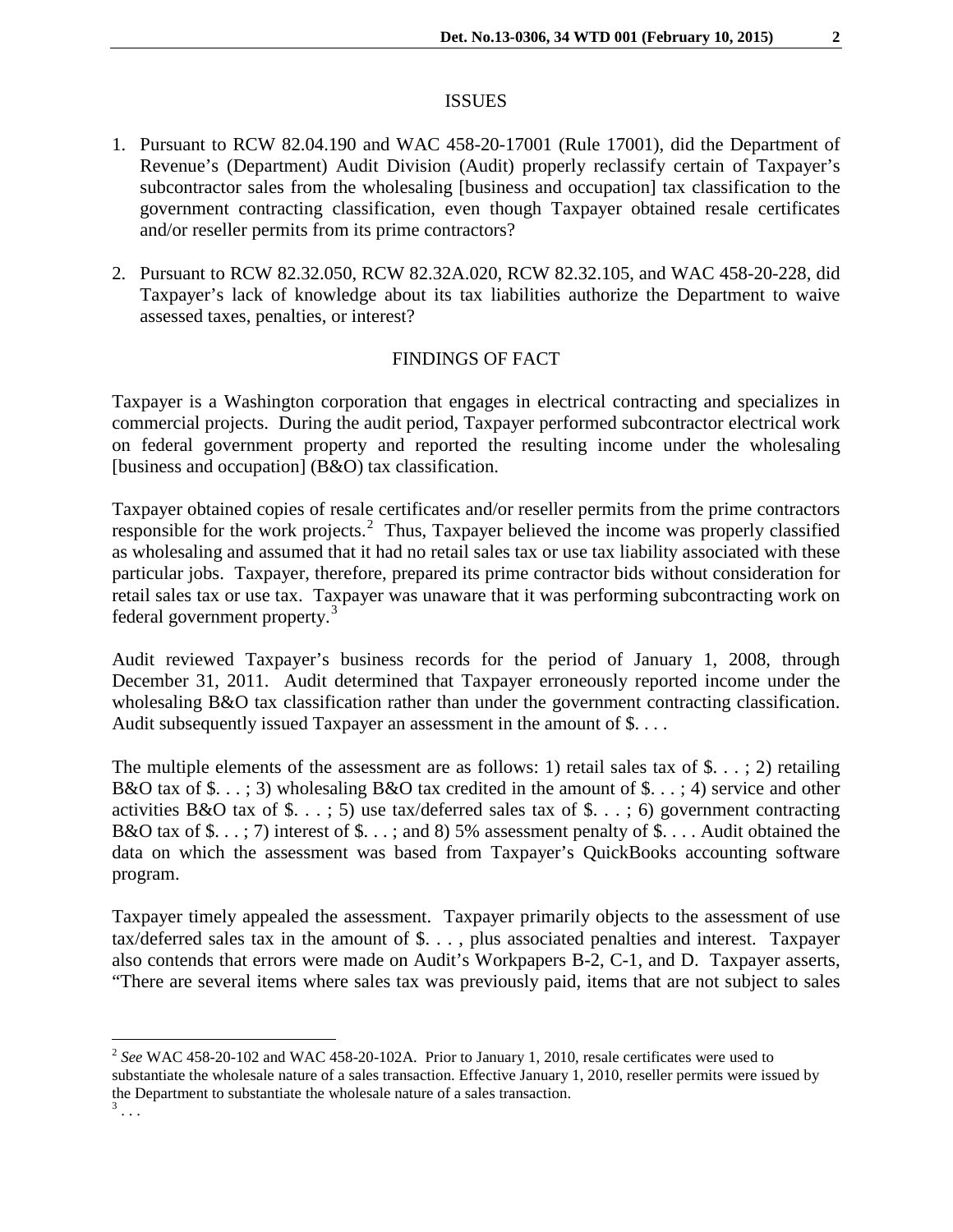tax and a few errors in posting that were made by the taxpayer that were not identified at the time." $4$ 

#### ANALYSIS

1. Pursuant to RCW 82.04.190 and Rule 17001, did Audit properly reclassify certain of Taxpayer's subcontractor sales from the wholesaling B&O tax classification to the government contracting classification, even though Taxpayer obtained resale certificates and/or reseller permits from its prime contractors?

Rule 17001 instructs that special B&O tax and retail sales/use tax applications "pertain for prime and subcontractors who perform certain construction, installation, and improvements to real property of or for the United States."<sup>[5](#page-2-1)</sup>

If conducted on property . . . [of or for] the federal government, these construction activities are not included in the definition of "sale at retail."[6](#page-2-2) Rather, as Rule 17001(3) explains, "Amounts derived from constructing, repairing, decorating, or improving new or existing buildings or other structures . . . of or for the United States . . . are taxable under the government contracting classification of business and occupation tax." Government contracting B&O tax is based on "the gross contract price." *Id.*

Rule 17001(5) provides that retail sales tax does not apply to the gross contract price for any business activities reported under the government contracting classification. Rather, government contractors are defined as consumers under RCW 82.04.190(6) and must pay retail sales or use tax "upon all purchases of materials . . . equipment, and other tangible property which is installed, applied, attached, or otherwise incorporated in their government contracting work."[7](#page-2-3) In addition, they must pay retail sales tax for "purchases and leases or rentals of tools, consumables, and other tangible personal property used by them as consumers in performing government contracting."[8](#page-2-4)

Rule 17001(7) instructs that "use tax applies upon the value of all materials, equipment, and other tangible personal property purchased at retail [or], acquired as a bailee or donee . . . for commercial or industrial use in performing government contracting and upon which no retail sales tax has been paid by the contractor, its bailor or donor." Thus, as stated in Rule 17001(8), "[T]he use tax applies to all property provided by the federal government to the contractor for installation or inclusion in the contract work." Rule 17001(9) provides that "the use tax is to be reported and paid by the government contractor who actually installs or applies the property to the contract."

Taxpayer argues that liability for any use tax/deferred sales tax associated with the assessment at issue should rest with the prime contractors who provided resale certificates and/or reseller

<span id="page-2-1"></span><span id="page-2-0"></span><sup>&</sup>lt;sup>4</sup> *See* Taxpayer's brief, dated January 11, 2013.<br><sup>5</sup> *See* RCW 82.04.280(1) for the B&O tax rate applicable to government contractors. <sup>6</sup> RCW 82.04.050(12).

<span id="page-2-2"></span>

<span id="page-2-3"></span><sup>&</sup>lt;sup>7</sup> Rule 17001(5). [Because the work in this matter was performed on "real property of ... the United States," this determination discusses only that language in Rule 17001 and RCW 82.04.190(6) and does not address work performed "for" the United States on non-federal property."] <sup>8</sup> Rule 17001(6).

<span id="page-2-4"></span>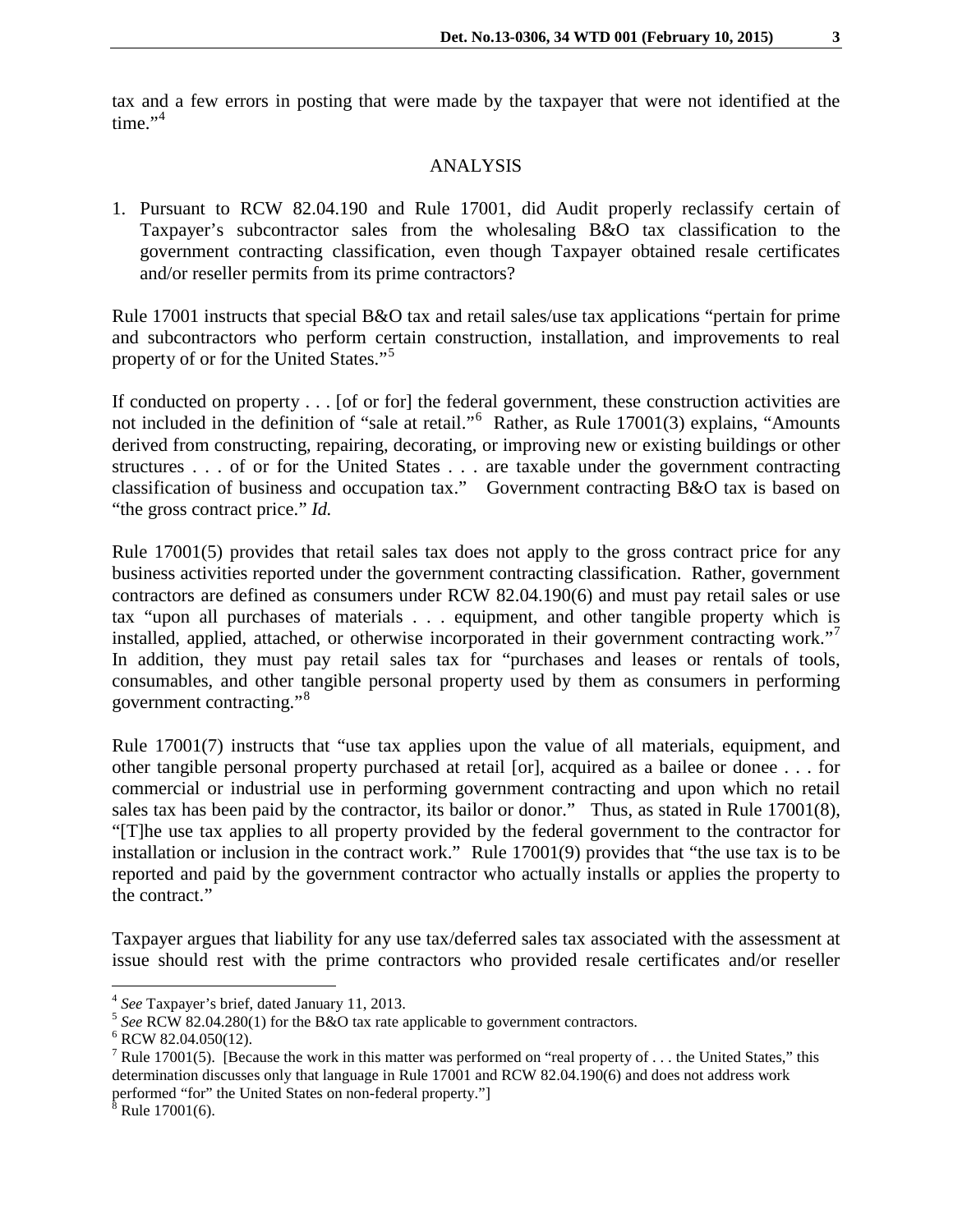permits. Taxpayer asserts that it relied on the certificates and permits in good faith and had no knowledge that the work at issue would be classified as government contracting with accompanying retail sales tax and/or use tax liability.

Audit's position is that the resale certificates and/or reseller permits obtained by Taxpayer are irrelevant because the assessment of use tax/deferred sales tax is applicable to work properly classified as government contracting and not as wholesaling.

We agree with Audit's position. Rule 17001 clearly instructs that prime or subcontractor construction work conducted on property . . . [of or for] the federal government is properly classified as government contracting for B&O tax purposes.<sup>[9](#page-3-0)</sup> Thus, Audit properly reclassified certain of Taxpayer's sales from the wholesaling B&O classification to the government contracting classification. In addition, Rule 17001 clearly lays out a government contractor's retail sales tax and/or use tax liability. We deny Taxpayer's petition on this issue.

2. Pursuant to RCW 82.32.050, RCW 82.32A.020, RCW 82.32.105, and WAC 458-20-228, did Taxpayer's lack of knowledge about its tax liabilities authorize the Department to waive assessed taxes, penalties, or interest?

Taxpayer contends that knowing if property is federal government property can be difficult. Taxpayer asserts that it sometimes must depend on the prime contractor for end user information and explains that it was not aware the jobs at issue involved federal government property.

Under RCW 82.32.050(1), if a taxpayer pays less tax than is properly due, the Department must assess the additional amounts found due and include interest. The Department was required to assess them. $10$ 

The Department has limited authority to waive or cancel assessed tax. The Department may waive or dismiss the tax itself in the following situation: The assessment of tax was due to reliance on "official written advice" or "written tax reporting instructions" given the taxpayer by the Department to the proven detriment of the taxpayer.<sup>[11](#page-3-2)</sup>

RCW 82.32.105(3) authorizes two circumstances under which the Department "shall waive or cancel interest:"

(a) The failure to timely pay the tax was the direct result of written instructions given the taxpayer by the department; or

<span id="page-3-0"></span> $9$  [Taxpayer had no right to rely on the effect of the reseller permits it received from prime contractors, as a matter of law. RCW 82.04.470 provides: "A seller may meet its burden of proving a sale is a *wholesale sale* rather than a *retail sale* by taking from the buyer . . . a copy of a reseller permit." RCW 82.04.470 (emphasis added). In this case the Department is not imposing a tax on the sale of Taxpayer to its customer – the Taxpayer was not making a wholesale sale, nor was it making a retail sale, but it was instead engaged in government contracting. The Department is asserting deferred sales tax/use tax on materials *acquired by (not sold by)* Taxpayer to perform government contracting. The provisions of RCW 82.04.470 do not apply, because government contractors are statutorily defined as "consumers" and are therefore not taxed as wholesalers or retailers. *See* RCW 82.04.190(6).]<br><sup>10</sup> Det. No. 01-193, 21 WTD 264 (2002).<br><sup>11</sup> RCW 82.32A.020(2).  $\overline{a}$ 

<span id="page-3-2"></span><span id="page-3-1"></span>